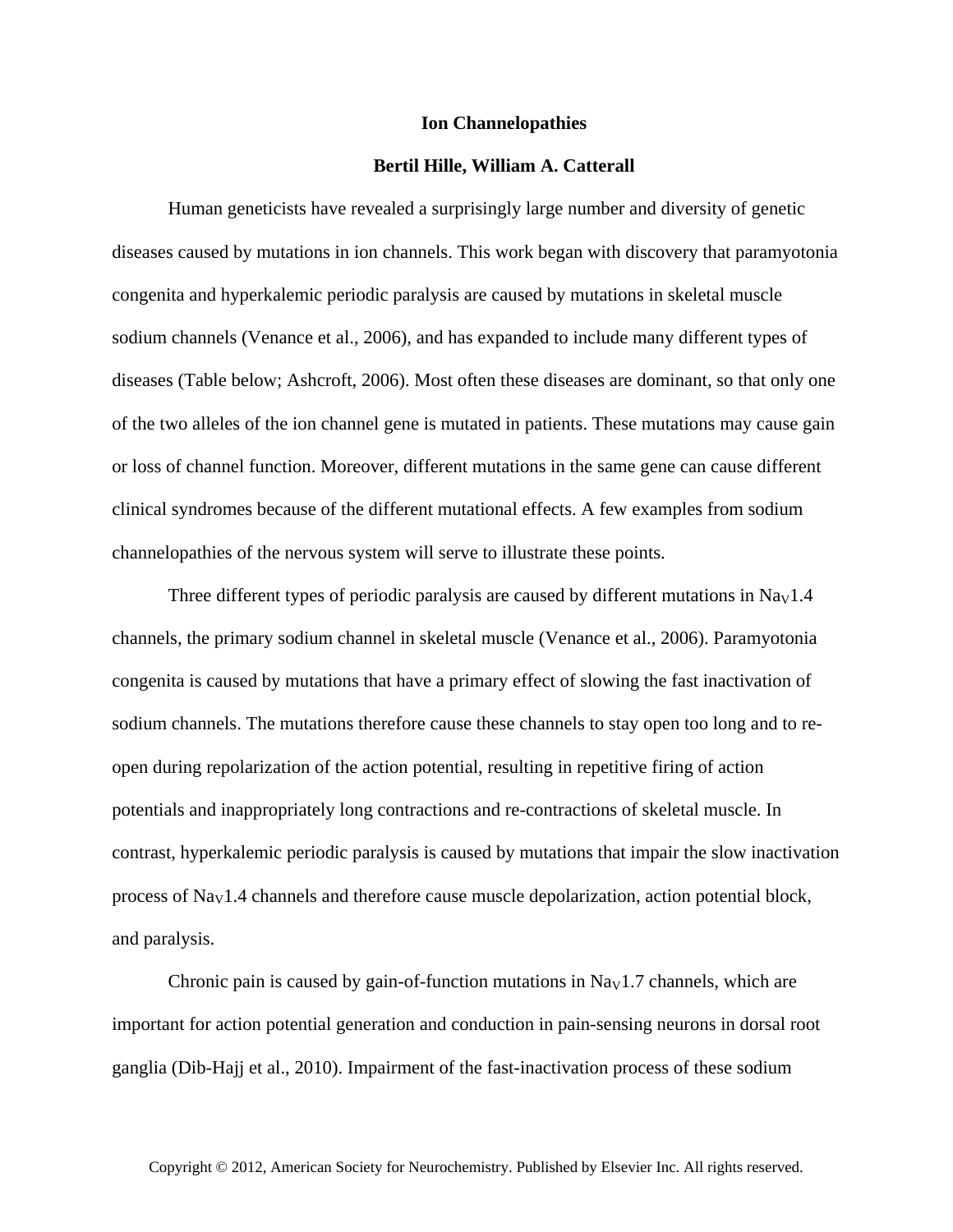channels leads to paroxysmal extreme pain disorder, characterized by intense pain in the rectum, eyes, and mouth. In contrast, mutations that alter the voltage dependence of both activation and slow inactivation of these channels cause inherited erythromelalgia, characterized by burning pain in the extremities. Remarkably, rare families in which both alleles of the Na<sub>V</sub>1.7 gene have loss-of-function mutations have congenital indifference to pain, in which all sensation of pain is lost. This recessive genetic disease is a serious problem for affected children, who injure themselves without realizing that it is harmful.

Epilepsy is caused by uncontrolled electrical signaling in the brain. Mutations of  $\text{Na}_{\text{V}}1.1$ channels, one of the three sodium channel types expressed in adult brain, cause multiple clinical forms of epilepsy in children (Catterall et al., 2010). Surprisingly, the most severe form of this group of diseases, severe myoclonic epilepsy of infancy, is caused by loss-of-function mutations that act in a dominant manner. Because sodium channels initiate the action potential, it might be expected that loss-of-function mutations in epilepsy could only reduce electrical excitability. However, studies of this disease in mutant mice have shown that mutation of  $\text{Na}_{\text{V}}1.1$  channels primarily impairs firing of GABAergic inhibitory neurons (see Chapter 18), which disinhibits action potential firing by excitatory neurons and causes epilepsy (Catterall et al., 2010). In this case, gain-of-function effects on excitability arise at the cellular level because of this failure of inhibitory neuron function.

As the examples from sodium channelopathies of the nervous system shown in the Table below reveal, there is a diversity of mechanisms at both molecular and cellular levels through which mutations in ion channels can cause disease.

| <b>Disease</b> |           | lo | <b>Disease Name</b> | lon     |    | Ge |
|----------------|-----------|----|---------------------|---------|----|----|
| <b>Type</b>    | n Channel |    |                     | Channel | ne |    |
|                | Family    |    |                     | Protein |    |    |
|                |           |    |                     |         |    |    |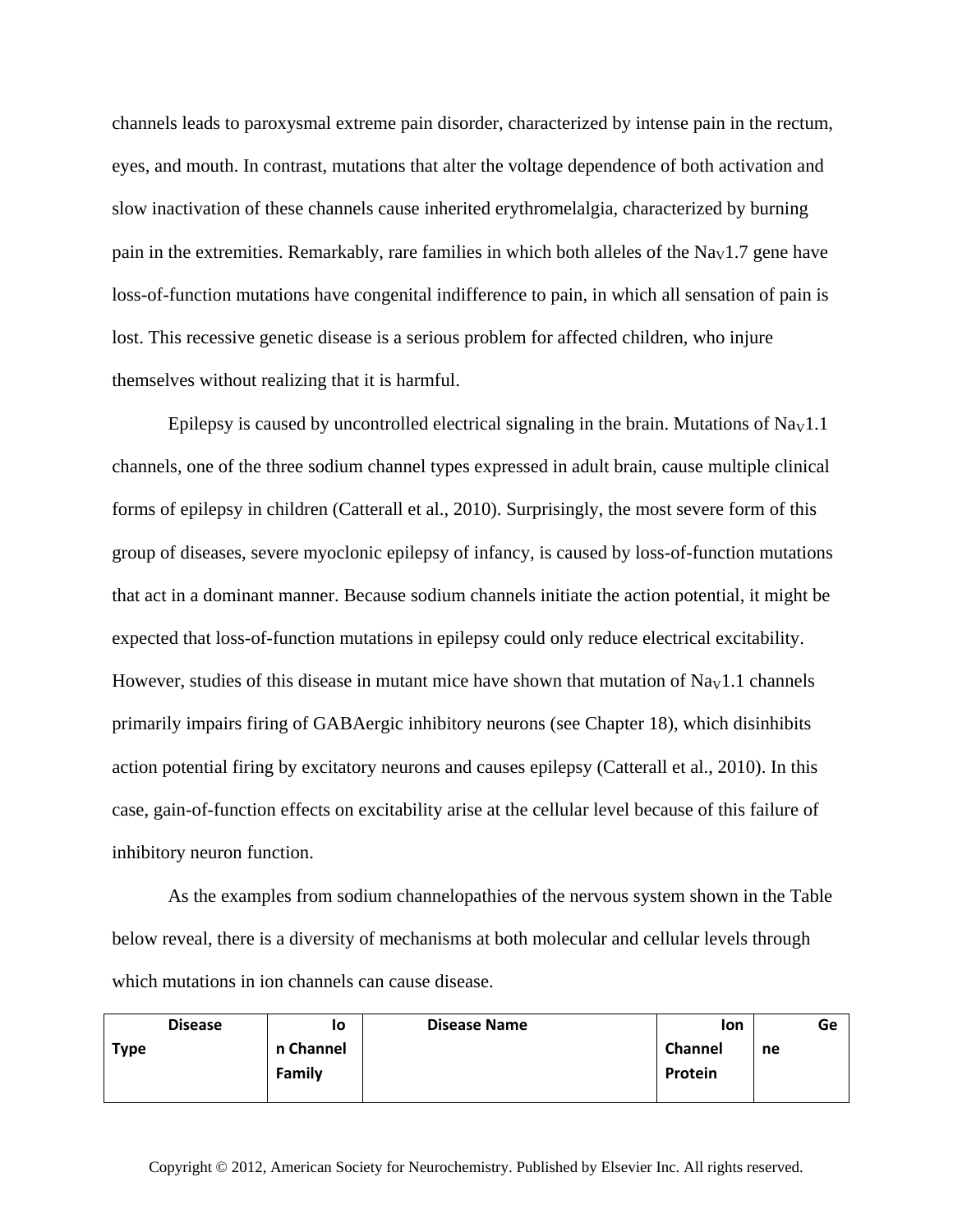| <b>Disease</b> | lo                 | <b>Disease Name</b>             | lon             | Ge               |
|----------------|--------------------|---------------------------------|-----------------|------------------|
| <b>Type</b>    | n Channel          |                                 | Channel         | ne               |
|                | Family             |                                 | Protein         |                  |
|                |                    |                                 |                 |                  |
| Epilepsy       | Na                 | Severe myoclonic epilepsy of    | Na              | SC               |
|                | $v$ Channel        | infancy                         | v1.1            | N <sub>1</sub> A |
|                |                    |                                 |                 |                  |
|                |                    | Generalized epilepsy with       | Na              | SC               |
|                |                    | febrile seizures plus           | v1.1            | N1A              |
|                |                    | Benign familial neonatal-       | Na              | SC               |
|                |                    | infantile seizures              | v1.2            | N <sub>2</sub> A |
|                |                    |                                 |                 |                  |
|                | $K_V$              | Benign familial neonatal        | $K_V$ 7         | KC               |
|                | Channel            | seizures                        | .2              | NQ <sub>2</sub>  |
|                |                    |                                 |                 |                  |
|                |                    |                                 | $K_V$ 7         | KC               |
|                |                    |                                 | .3              | NQ3              |
|                | $K_{Ca}$           | Generalized epilepsy with       | $K_{Ca}$        | KC               |
|                | Channel            | paroxysmal dyskinesia           | 1.1             | NMA1             |
|                |                    |                                 |                 |                  |
| Pain           | Na                 | Familial erythromelagia         | Na              | SC               |
|                | $v$ Channel        |                                 | v1.7            | N9A              |
|                |                    |                                 |                 |                  |
|                |                    | Paroxysmal extreme pain         | Na              | SC               |
|                |                    | disorder                        | v1.7            | N <sub>9</sub> A |
|                |                    |                                 |                 |                  |
|                |                    | Congenital indifference to pain | Na              | SC               |
|                |                    |                                 | v1.7            | N9A              |
| Migraine       | Na                 | Familial hemiplegic migraine    | Na              | <b>SC</b>        |
| Headache       | $_{\rm V}$ Channel | type 2                          | v1.1            | N <sub>1</sub> A |
|                |                    |                                 |                 |                  |
|                | Ca                 | Familial hemiplegic migraine    | Ca <sub>V</sub> | CA               |
|                | $v$ Channel        | type 1                          | 2.1             | CNA1A            |
|                |                    |                                 |                 |                  |
| Ataxia         | $K_V$              | Episodic ataxia type 1          | $K_v1$          | KC               |
|                | Channel            |                                 | $\cdot$ 1       | NA1              |
|                | Ca                 | Episodic ataxia type 2          | Ca <sub>V</sub> | CA               |
|                | $v$ Channel        |                                 | 2.1             | CNA1A            |
|                |                    |                                 |                 |                  |
|                |                    | Spinocerebellar ataxia type 6   | Ca <sub>v</sub> | CA               |
|                |                    |                                 | 2.1             | CNA1A            |
|                |                    |                                 |                 |                  |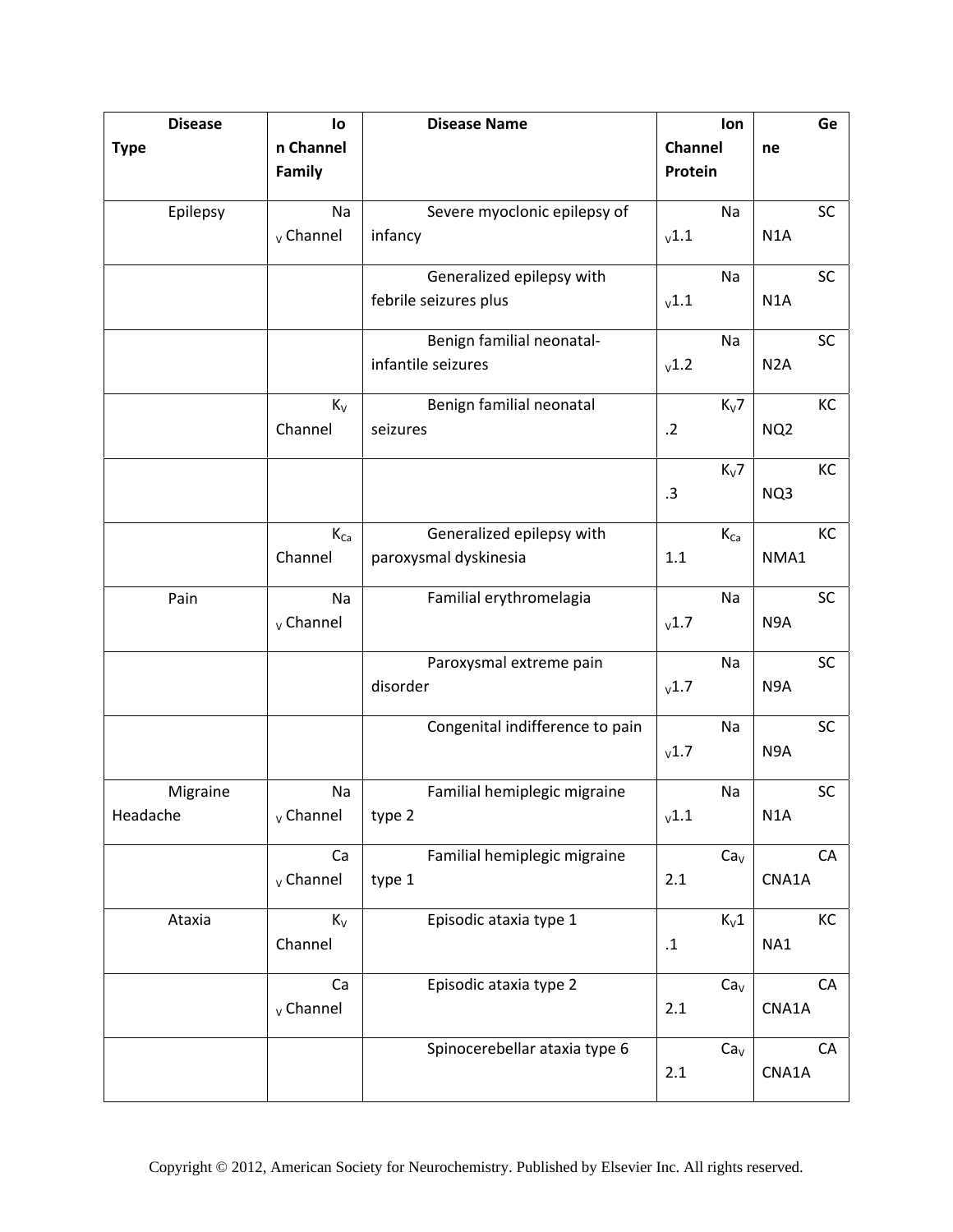| <b>Disease</b>   | lo          | <b>Disease Name</b>                 | lon                |                  | Ge        |
|------------------|-------------|-------------------------------------|--------------------|------------------|-----------|
| <b>Type</b>      | n Channel   |                                     | Channel            | ne               |           |
|                  | Family      |                                     | Protein            |                  |           |
|                  |             |                                     |                    |                  |           |
| Mucolipidosi     | <b>TR</b>   | Mucolipidosis IV                    | <b>TR</b>          |                  | M         |
| S                | P Channel   |                                     | PML1               | COLN1            |           |
|                  |             |                                     |                    |                  |           |
| <b>Blindness</b> | Ca          | Congenital stationary night         | Ca <sub>v</sub>    |                  | CA        |
|                  | $v$ Channel | blindness                           | 1.4                | CNA1F            |           |
|                  |             |                                     |                    |                  |           |
|                  | <b>CN</b>   | Retinitis pigmentosa                | CN                 |                  | CN        |
|                  | G Channel   |                                     | GA1                | GA1              |           |
|                  | <b>CN</b>   | Achromatopsia types 2 and 3         | CN                 |                  | CN        |
|                  | G Channel   |                                     | GA3,               | GA3,             |           |
|                  |             |                                     | CNGB3              | CNGB3            |           |
|                  |             |                                     |                    |                  |           |
| Deafness         | $K_{V}$     | Nonsyndromic dominant               | $K_V$ 7            |                  | KC        |
|                  | Channel     | deafness                            | $\cdot$            | NQ4              |           |
|                  |             |                                     |                    |                  |           |
| Periodic         | Na          | Paramyotonia congenita              | Na                 |                  | SC        |
| Paralysis        | $v$ Channel |                                     | v1.4               | N <sub>4</sub> A |           |
|                  |             |                                     |                    |                  |           |
|                  |             | Hyperkalemic periodic paralysis     | Na                 |                  | SC        |
|                  |             |                                     | v1.4               | N <sub>4</sub> A |           |
|                  |             |                                     |                    |                  |           |
|                  |             | Hypokalemic periodic paralysis      | Na                 |                  | SC        |
|                  |             | type 2                              | v1.4               | N <sub>4</sub> A |           |
|                  | Ca          | Hypokalemic periodic paralysis      | Ca <sub>v</sub>    |                  | CA        |
|                  | $v$ Channel | type 1                              | 1.1                | CNA1S            |           |
|                  |             |                                     |                    |                  |           |
| Cardiac          | Na          | Brugada syndrome                    | Na                 |                  | <b>SC</b> |
| Arrhythmia       | $v$ Channel |                                     | v1.5               | N <sub>5</sub> A |           |
|                  |             |                                     |                    |                  |           |
|                  | $K_V$       | Long QT syndrome type 3             | Na                 |                  | SC        |
|                  | Channel     |                                     | v1.5               | N <sub>5</sub> A |           |
|                  |             |                                     |                    |                  |           |
|                  |             | Long QT syndrome type 1 (plus       | $K_V$ 7            |                  | KC        |
|                  |             | deafness)                           | $\cdot \mathbf{1}$ | NQ1              |           |
|                  |             |                                     |                    |                  |           |
|                  |             | Long QT syndrome type 2             |                    |                  | KC        |
|                  |             |                                     |                    | NH <sub>2</sub>  |           |
|                  | Ca          | Timothy syndrome (long QT           | Ca <sub>v</sub>    |                  | CA        |
|                  |             | interval plus developmental defects |                    |                  |           |
|                  |             |                                     |                    |                  |           |